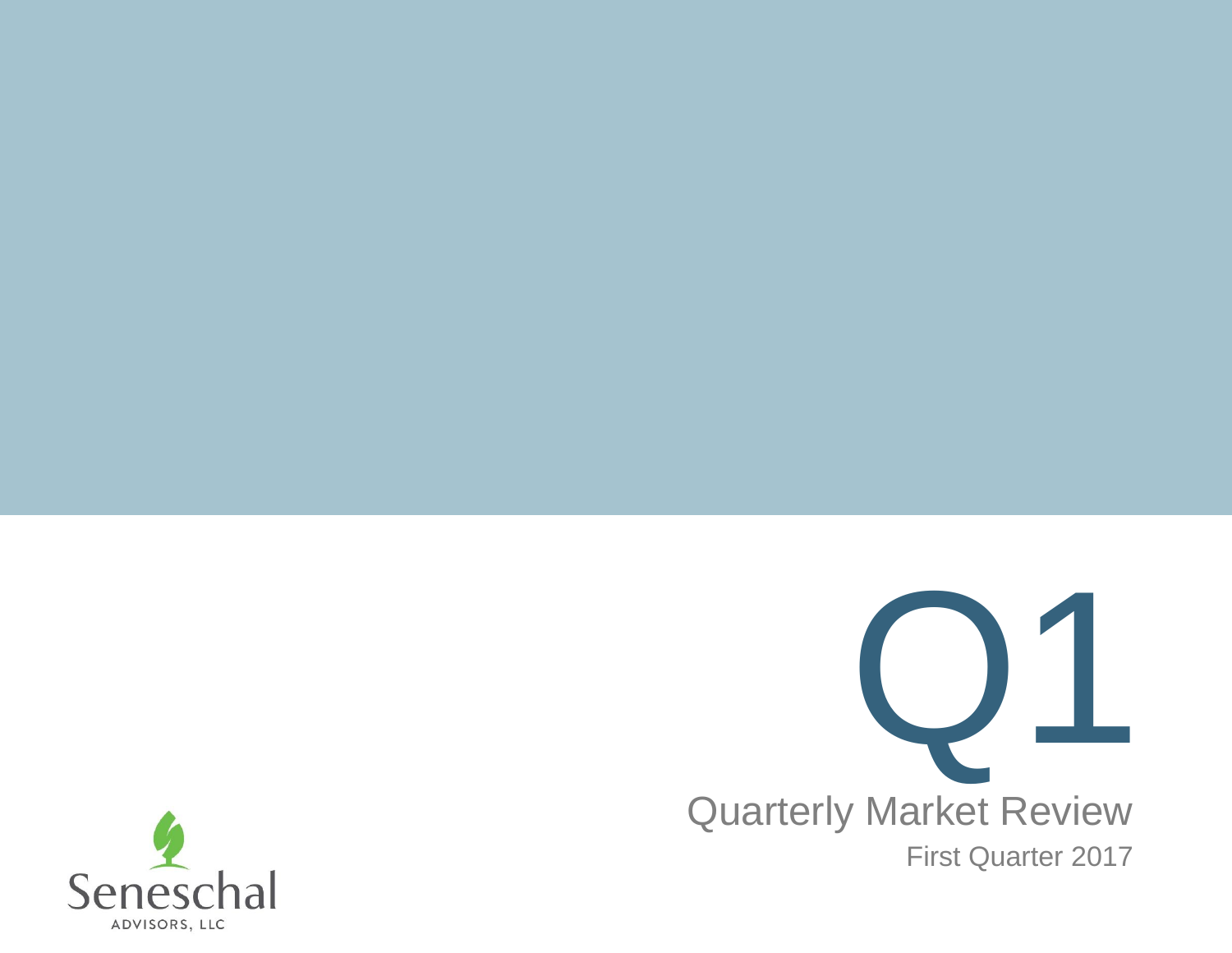

### Quarterly Market Review

First Quarter 2017

This report features world capital market performance and a timeline of events for the past quarter. It begins with a global overview, then features the returns of stock and bond asset classes in the US and international markets.

The report also illustrates the impact of globally diversified portfolios and features a quarterly topic.

#### Overview:

Market Summary World Stock Market Performance World Asset Classes US Stocks International Developed Stocks Emerging Markets Stocks Select Country Performance Select Currency Performance vs. US Dollar Real Estate Investment Trusts (REITs) **Commodities** Fixed Income Impact of Diversification Quarterly Topic: Investment Shock Absorbers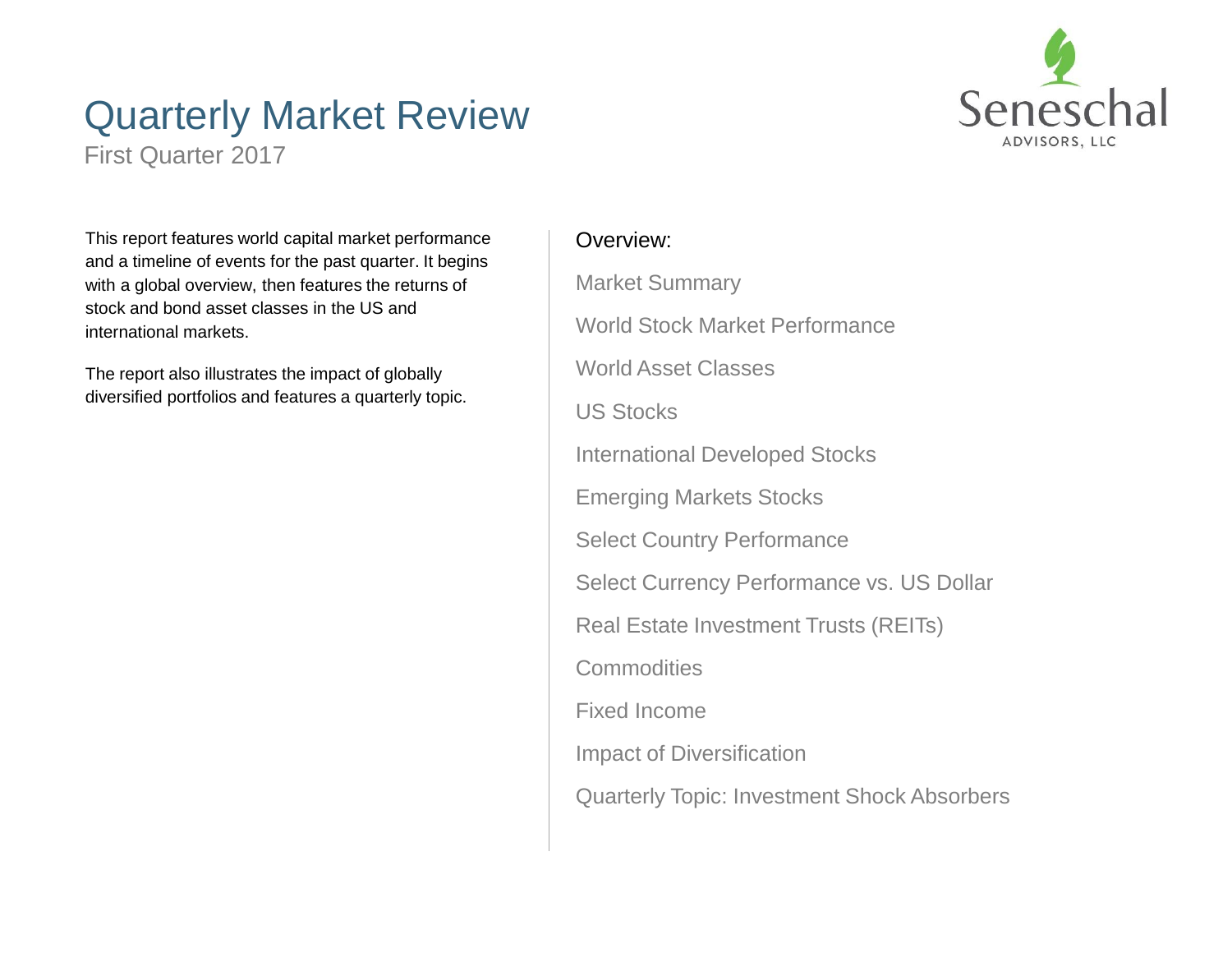

## Market Summary

Index Returns

|                        | <b>US Stock</b><br><b>Market</b> | <b>International</b><br>Developed<br><b>Stocks</b> | <b>Emerging</b><br><b>Markets</b><br><b>Stocks</b> | Global<br>Real<br><b>Estate</b> | <b>US Bond</b><br><b>Market</b> | <b>Global</b><br><b>Bond</b><br><b>Market</b><br>ex US |  |
|------------------------|----------------------------------|----------------------------------------------------|----------------------------------------------------|---------------------------------|---------------------------------|--------------------------------------------------------|--|
| 1Q 2017                |                                  |                                                    | <b>STOCKS</b>                                      |                                 |                                 | <b>BONDS</b>                                           |  |
|                        | 5.74%                            | 6.81%                                              | 11.44%                                             | 1.44%                           | 0.82%                           | $-0.35%$                                               |  |
| Since Jan. 2001        |                                  |                                                    |                                                    |                                 |                                 |                                                        |  |
| Avg. Quarterly Return  | 1.9%                             | 1.4%                                               | 3.0%                                               | 2.7%                            | 1.2%                            | 1.1%                                                   |  |
| <b>Best</b><br>Quarter | 16.8%<br>Q2 2009                 | 25.9%<br>Q2 2009                                   | 34.7%<br>Q2 2009                                   | 32.3%<br>Q3 2009                | 4.6%<br>Q3 2001                 | 5.5%<br>Q4 2008                                        |  |
| Worst<br>Quarter       | $-22.8%$<br>Q4 2008              | $-21.2%$<br>Q4 2008                                | $-27.6%$<br>Q4 2008                                | $-36.1%$<br>Q4 2008             | $-3.0%$<br>Q4 2016              | $-3.2%$<br>Q2 2015                                     |  |

Past performance is not a guarantee of future results. Indices are not available for direct investment. Index performance does not reflect the expenses associated with the management of an actual portfolio. Market segment (index representation) as follows: US Stock Market (Russell 3000 Index), International Developed Stocks (MSCI World ex USA Index [net div.]), Emerging Markets (MSCI Emerging Markets Index [net div.]), Global Real Estate (S&P Global REIT Index [net div.]), US Bond Market (Bloomberg Barclays US Aggregate Bond Index), and Global Bond ex US Market (Citi WGBI ex USA 1−30 Years [Hedged to USD]). The S&P data are provided by Standard & Poor's Index Services Group. Frank Russell Company is the source and owner of the trademarks, service marks, and copyrights related to the Russell Indexes. MSCI data © MSCI 2017, all rights reserved. Bloomberg Barclays data provided by Bloomberg. Citi fixed income indices copyright 2017 by Citigroup.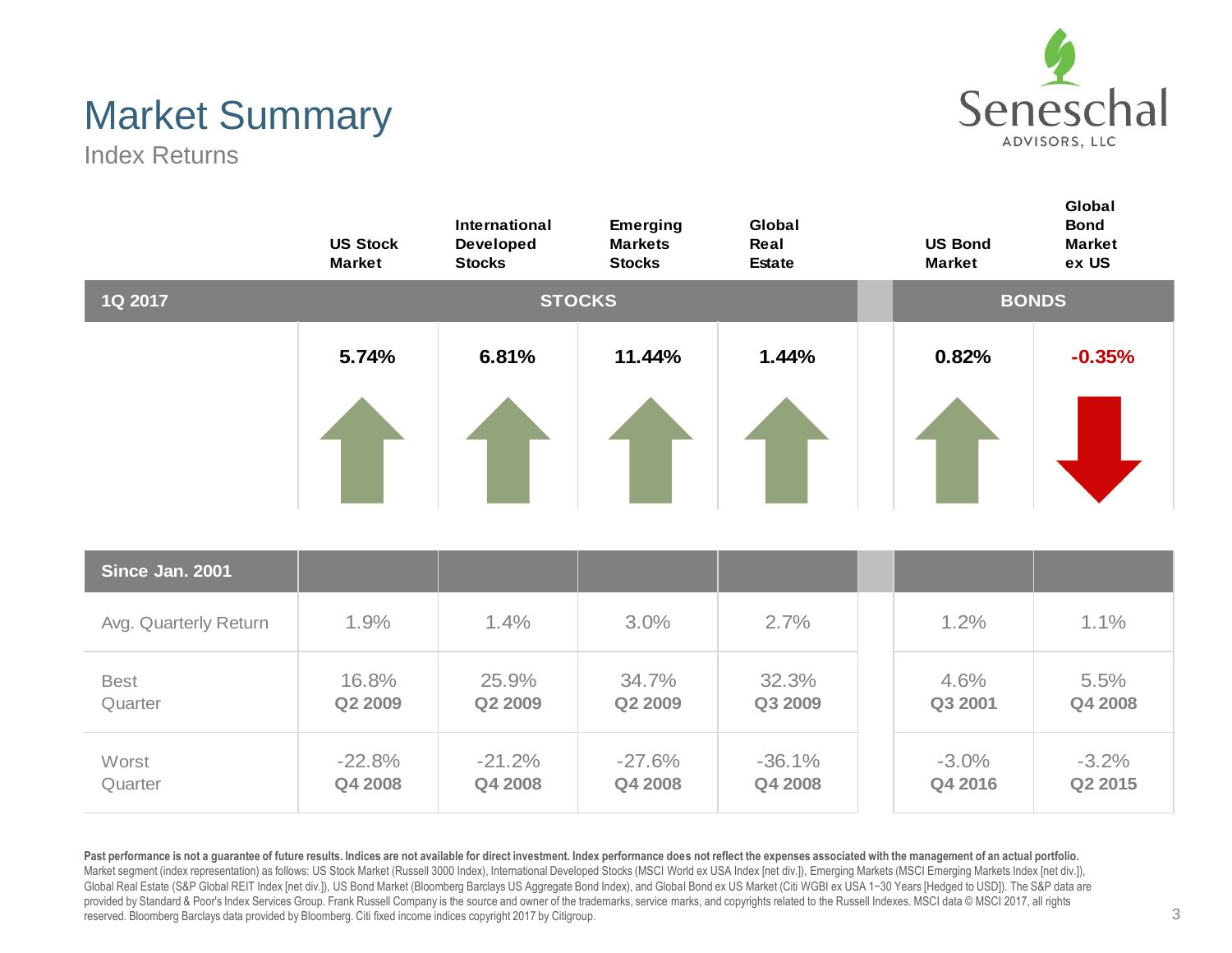

"Britain Sets

### World Stock Market Performance

MSCI All Country World Index with selected headlines from Q1 2017



These headlines are not offered to explain market returns. Instead, they serve as a reminder that investors should view daily events from a long-term perspective and avoid making investment decisions based solely on the news.

Graph Source: MSCI ACWI Index [net div.]. MSCI data © MSCI 2017, all rights reserved.

It is not possible to invest directly in an index. Performance does not reflect the expenses associated with management of an actual portfolio. **Past performance is not a guarantee of future results**.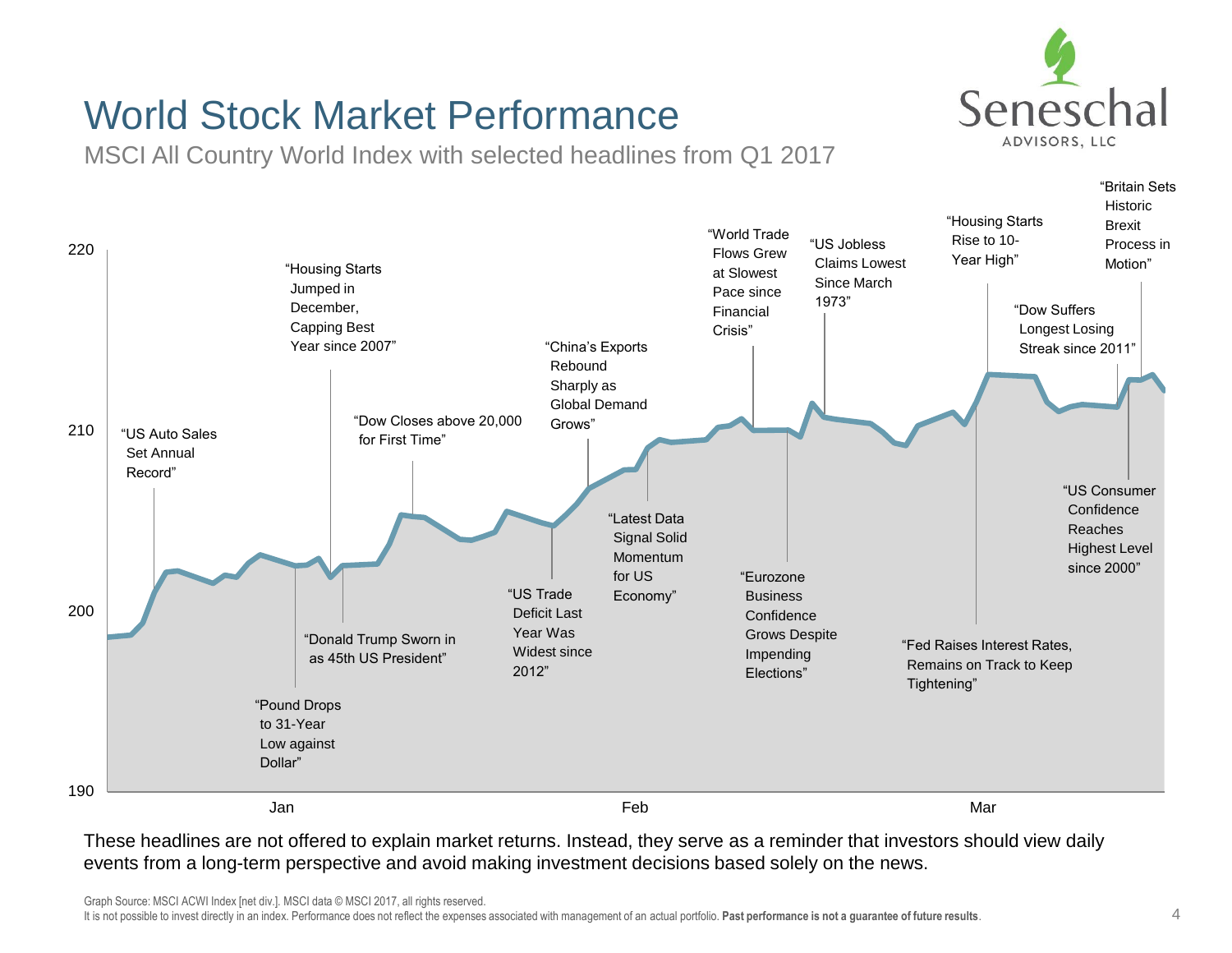

### World Stock Market Performance

MSCI All Country World Index with selected headlines from past 12 months



These headlines are not offered to explain market returns. Instead, they serve as a reminder that investors should view daily events from a long-term perspective and avoid making investment decisions based solely on the ne Graph Source: MSCI ACWI Index [net div.]. MSCI data © MSCI 2017, all rights reserved.

It is not possible to invest directly in an index. Performance does not reflect the expenses associated with management of an actual portfolio. **Past performance is not a guarantee of future results**.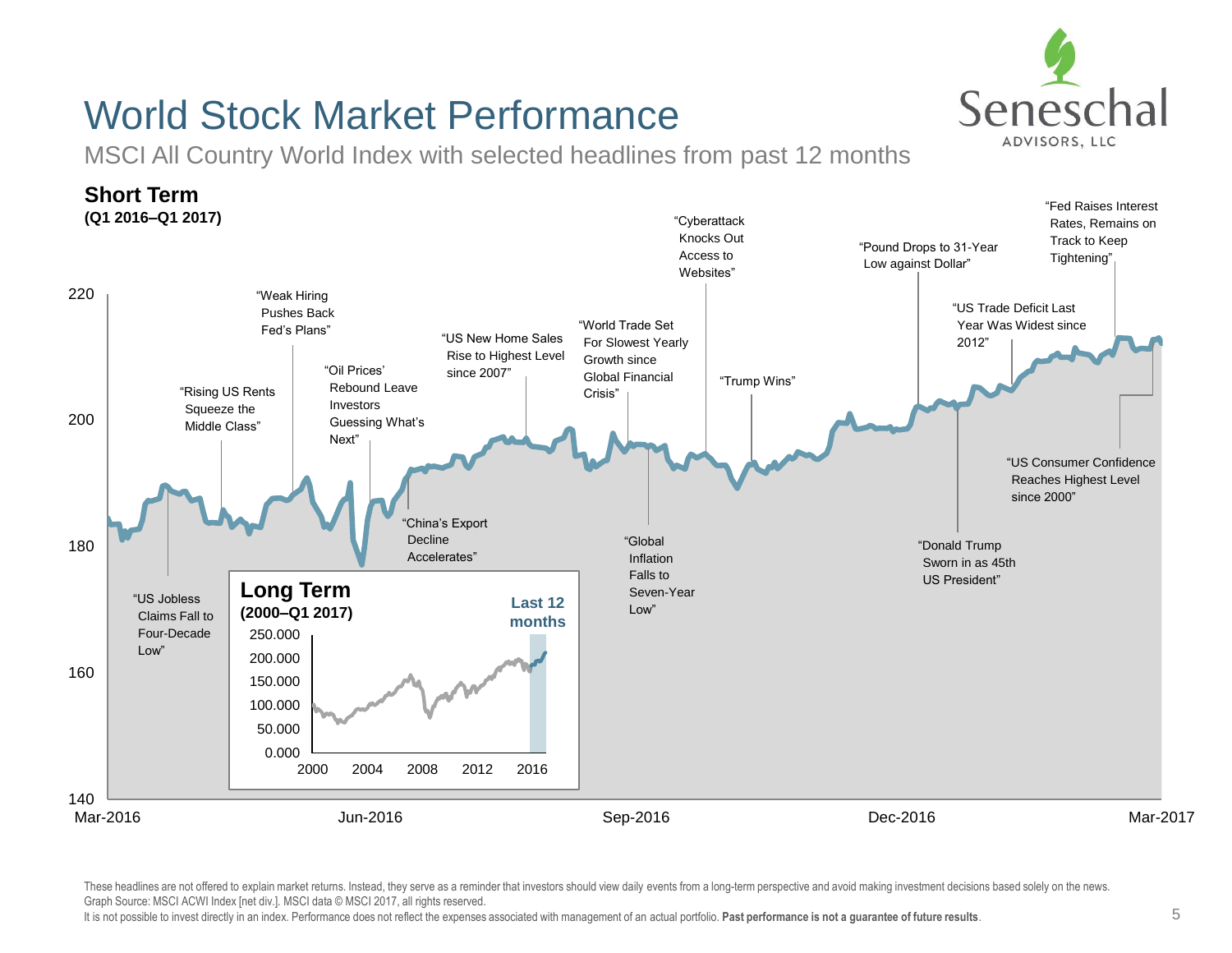

### World Asset Classes

First Quarter 2017 Index Returns (%)

Looking at broad market indices, emerging markets outperformed both US and non-US developed markets during the quarter. Real estate investment trusts (REITs) lagged their equity market counterparts.

The value effect was negative in the US, non-US, and emerging markets. Small caps outperformed large caps in emerging markets and non-US developed markets but underperformed in the US.



Past performance is not a quarantee of future results. Indices are not available for direct investment. Index performance does not reflect the expenses associated with the management of an actual portfolio. The S&P data is provided by Standard & Poor's Index Services Group. Frank Russell Company is the source and owner of the trademarks, service marks, and copyrights related to the Russell Indexes. MSCI data © MSCI 2017, all rights reserved. Dow Jones data (formerly Dow Jones Wilshire) provided by Dow Jones Indices. Bloomberg Barclays data provided by Bloomberg. Treasury bills © Stocks, Bonds, Bills, and Inflation Yearbook™, Ibbotson Associates, Chicago (annually updated work by Roger G. Ibbotson and Rex A. Sinquefield).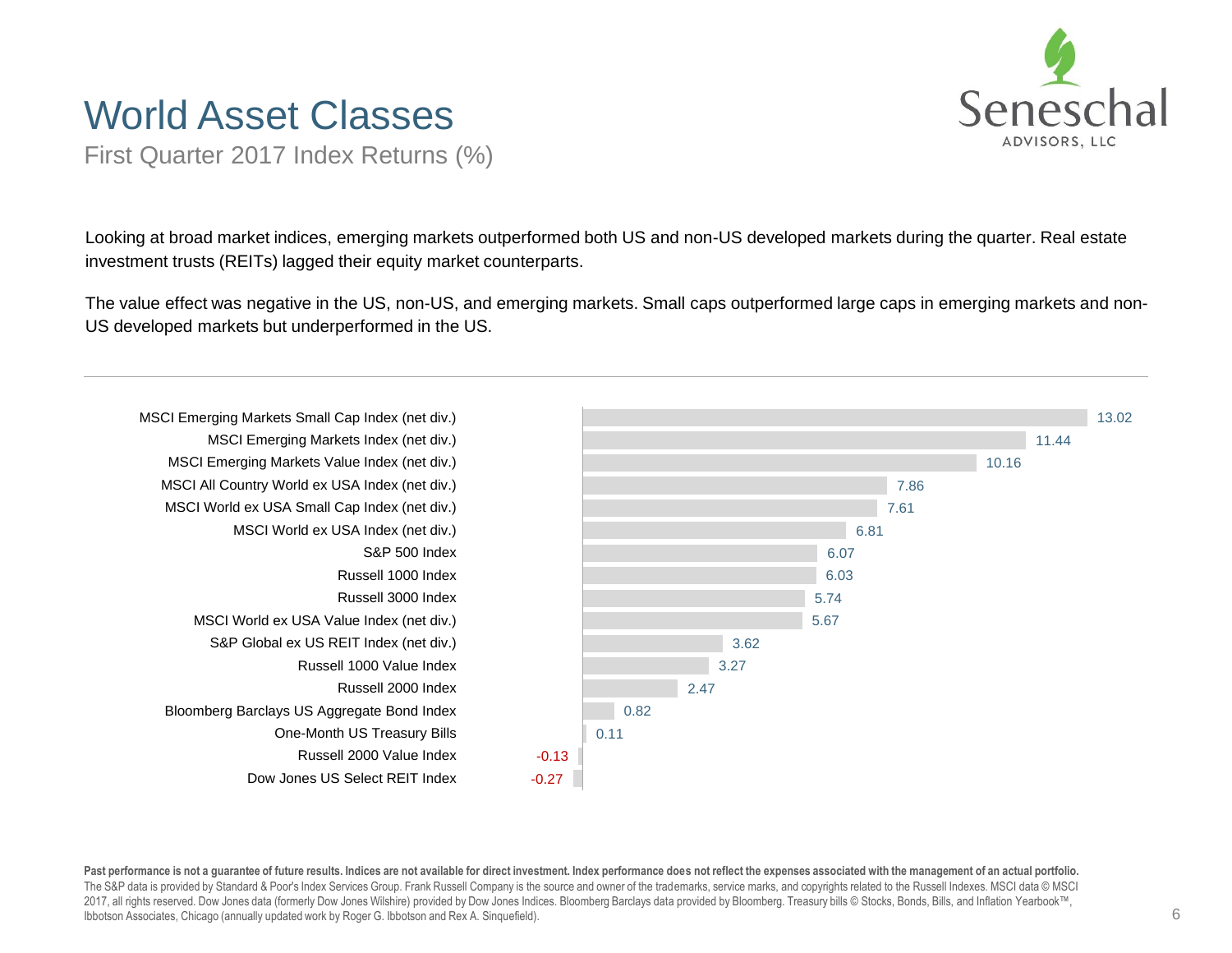

### US Stocks First Quarter 2017 Index Returns

The broad US equity market recorded positive absolute performance for the quarter.

Value underperformed growth indices across all size ranges.

Small caps underperformed large caps.

#### Ranked Returns for the Quarter (%)



#### World Market Capitalization—US



#### Period Returns (%) *\* Annualized*

#### Asset Class 1 Year 3 Years\* 5 Years\* 10 Years\* Marketwide 18.07 9.76 13.18 7.54 Large Cap 17.43 9.99 13.26 7.58 Large Cap Value 19.22 8.67 13.13 5.93 Large Cap Growth 15.76 11.27 13.32 9.13 Small Cap 26.22 7.22 12.35 7.12 Small Cap Value 29.37 7.62 12.54 6.09 Small Cap Growth 23.03 6.72 12.10 8.05

**Past performance is not a guarantee of future results. Indices are not available for direct investment. Index performance does not reflect the expenses associated with the management of an actual portfolio**. Market segment (index representation) as follows: Marketwide (Russell 3000 Index), Large Cap (Russell 1000 Index), Large Cap Value (Russell 1000 Value Index), Large Cap Growth (Russell 1000 Growth Index), Small Cap (Russell 2000 Index), Small Cap Value (Russell 2000 Value Index), and Small Cap Growth (Russell 2000 Growth Index). World Market Cap represented by Russell 3000 Index, MSCI World ex USA IMI Index, and MSCI Emerging Markets IMI Index. Russell 3000 Index is used as the proxy for the US market. Frank Russell Company is the source and owner of the trademarks, service marks, and copyrights related to the Russell Indexes. MSCI data © MSCI 2017, all rights reserved.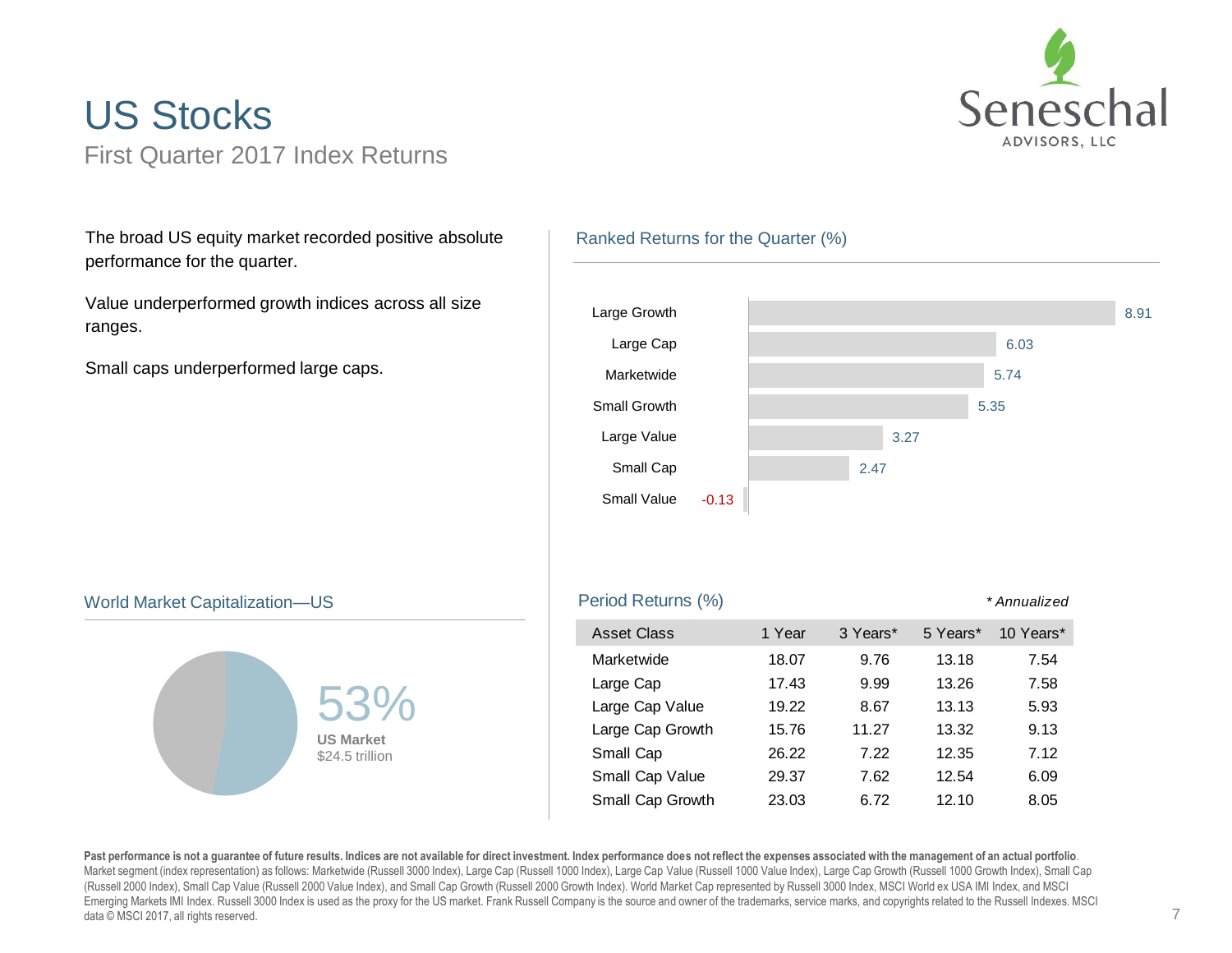## International Developed Stocks



First Quarter 2017 Index Returns

In US dollar terms, developed markets outperformed the US equity market but underperformed emerging markets indices during the quarter.

Small caps outperformed large caps in non-US developed markets.

The value effect was negative across all size ranges in non-US developed markets.



#### World Market Capitalization—International Developed



| vvoria iviarket Capitalization—international Developed i |  | Period Returns (%) |       |          | * Annualized |           |
|----------------------------------------------------------|--|--------------------|-------|----------|--------------|-----------|
|                                                          |  | <b>Asset Class</b> | Year  | 3 Years* | 5 Years*     | 10 Years* |
|                                                          |  | Large Cap          | 11.93 | 0.35     | 5.38         | 1.13      |
|                                                          |  | Small Cap          | 11.58 | 2.70     | 7.78         | 2.72      |
|                                                          |  | Value              | 16.46 | $-0.67$  | 5.19         | 0.31      |
| 2C                                                       |  | Growth             | 7.47  | 1.27     | 5.48         | 1.87      |

**Past performance is not a guarantee of future results. Indices are not available for direct investment. Index performance does not reflect the expenses associated with the management of an actual portfolio.** Market segment (index representation) as follows: Large Cap (MSCI World ex USA Index), Small Cap (MSCI World ex USA Small Cap Index), Value (MSCI World ex USA Value Index), and Growth (MSCI World ex USA Growth). All index returns are net of withholding tax on dividends. World Market Cap represented by Russell 3000 Index, MSCI World ex USA IMI Index, and MSCI Emerging Markets IMI Index. MSCI World ex USA IMI Index is used as the proxy for the International Developed market. MSCI data © MSCI 2017, all rights reserved.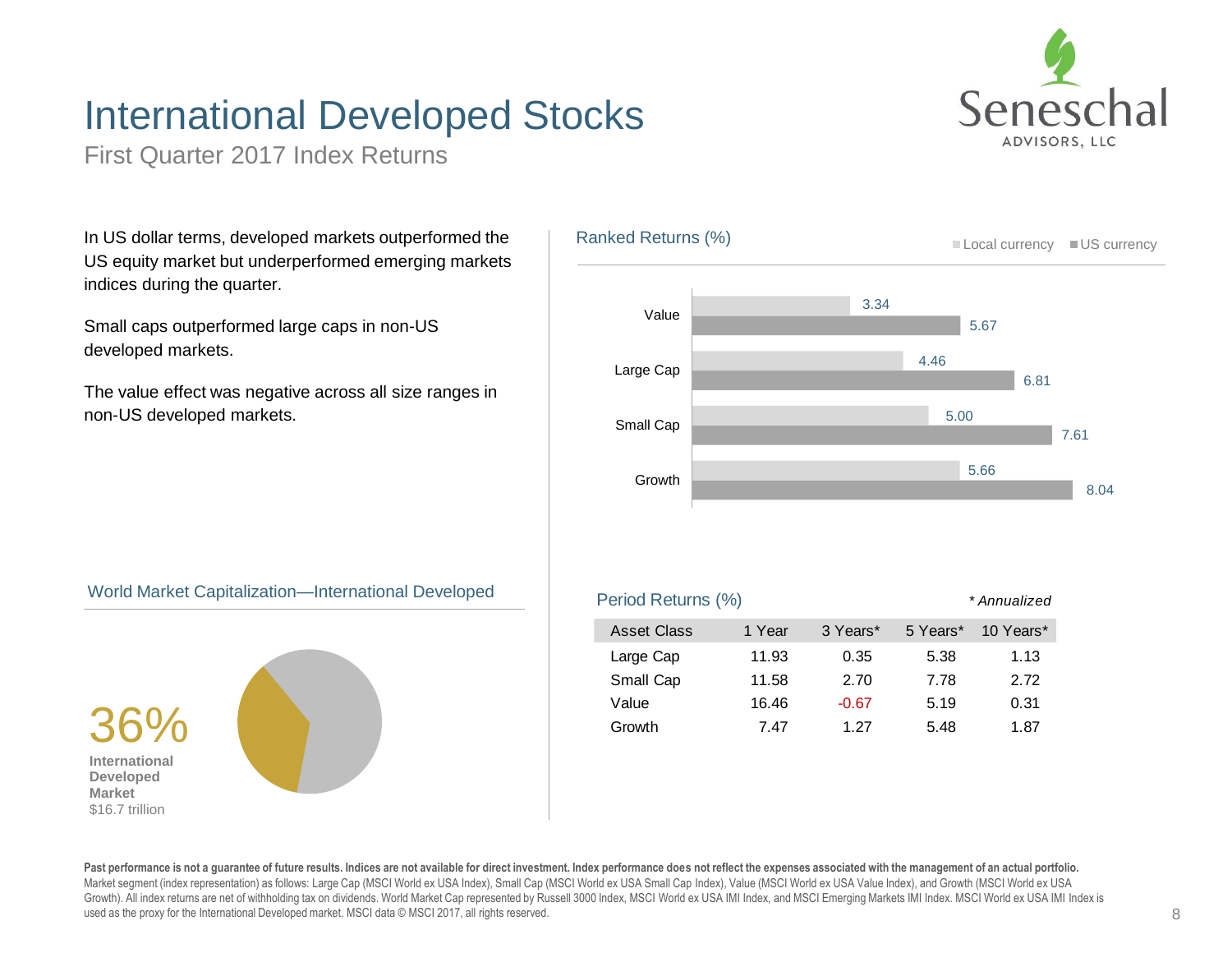

## Emerging Markets Stocks

First Quarter 2017 Index Returns

In US dollar terms, emerging markets indices outperformed both the US and developed markets outside the US.

The value effect was negative among large cap stocks in emerging markets but positive among small cap stocks.

Small caps outperformed large caps.



#### World Market Capitalization—Emerging Markets



| Period Returns (%) |        |          |          | * Annualized |
|--------------------|--------|----------|----------|--------------|
| <b>Asset Class</b> | 1 Year | 3 Years* | 5 Years* | 10 Years*    |
| Large Cap          | 17.21  | 1.18     | 0.81     | 2.72         |
| Small Cap          | 14.49  | 1.66     | 2.87     | 3.92         |
| Value              | 17.43  | $-0.10$  | $-1.01$  | 2.67         |
| Growth             | 17.08  | 2.37     | 2.54     | 2.69         |

Past performance is not a guarantee of future results. Indices are not available for direct investment. Index performance does not reflect the expenses associated with the management of an actual portfolio. Market segment (index representation) as follows: Large Cap (MSCI Emerging Markets Index), Small Cap (MSCI Emerging Markets Small Cap Index), Value (MSCI Emerging Markets Value Index), and Growth (MSCI Emerging Markets Growth Index). All index returns are net of withholding tax on dividends. World Market Cap represented by Russell 3000 Index, MSCI World ex USA IMI Index, and MSCI Emerging Markets IMI Index. MSCI Emerging Markets IMI Index used as the proxy for the emerging market portion of the market. MSCI data © MSCI 2017, all rights reserved.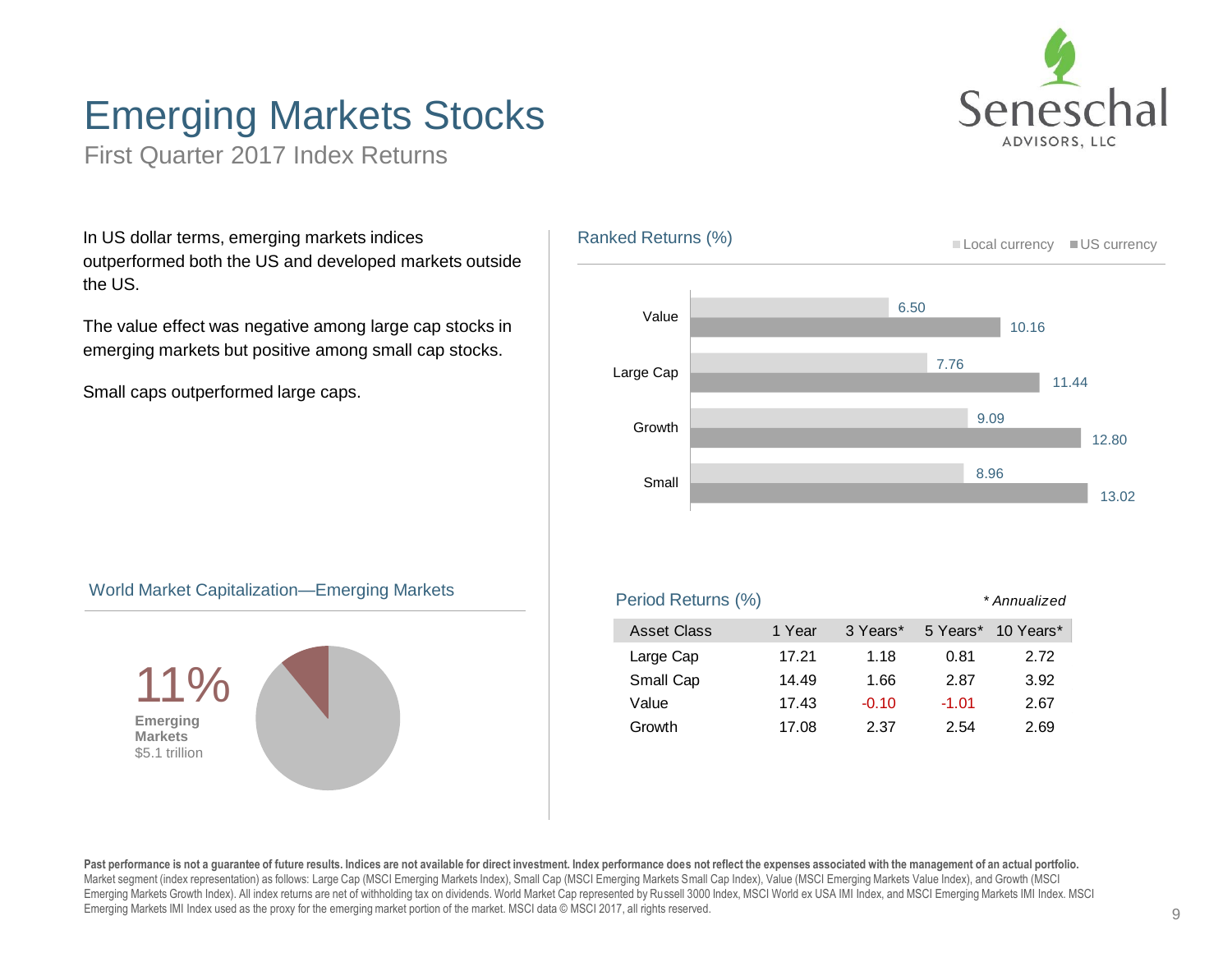# Senesch ADVISORS, LLC

### Select Country Performance

First Quarter 2017 Index Returns

In US dollar terms, Spain and Singapore recorded the highest country performance in developed markets, while Canada and Norway returned the lowest performance for the quarter. In emerging markets, India and Poland posted the highest country returns, while Greece and Russia returned the lowest performance.

#### Ranked Developed Markets Returns (%)

| Spain              |      |      |      |      | 14.02 |
|--------------------|------|------|------|------|-------|
| Singapore          |      |      |      |      | 13.20 |
| Hong Kong          |      |      |      |      | 12.45 |
| <b>Netherlands</b> |      |      |      |      | 11.12 |
| Australia          |      |      |      |      | 10.57 |
| Austria            |      |      |      | 9.49 |       |
| Switzerland        |      |      |      | 8.72 |       |
| Germany            |      |      |      | 8.71 |       |
| Israel             |      |      |      | 8.41 |       |
| Italy              |      |      |      | 8.41 |       |
| Sweden             |      |      |      | 8.23 |       |
| France             |      |      |      | 7.48 |       |
| Portugal           |      |      |      | 7.20 |       |
| Denmark            |      |      |      | 6.95 |       |
| Belgium            |      |      | 6.08 |      |       |
| Ireland            |      |      | 5.79 |      |       |
| US                 |      |      | 5.75 |      |       |
| Finland            |      |      | 5.69 |      |       |
| <b>UK</b>          |      |      | 5.21 |      |       |
| Japan              |      |      | 4.89 |      |       |
| New Zealand        |      |      | 4.88 |      |       |
| Canada             |      | 2.77 |      |      |       |
|                    | 0.34 |      |      |      |       |
| Norway             |      |      |      |      |       |

#### Ranked Emerging Markets Returns (%)



**Past performance is not a guarantee of future results. Indices are not available for direct investment. Index performance does not reflect the expenses associated with the management of an actual portfolio**. Country performance based on respective indices in the MSCI World ex US IMI Index (for developed markets), MSCI USA IMI Index (for US), and MSCI Emerging Markets IMI Index. All returns in USD and net of withholding tax on dividends. MSCI data © MSCI 2017, all rights reserved. UAE and Qatar have been reclassified as emerging markets by MSCI, effective May 2014.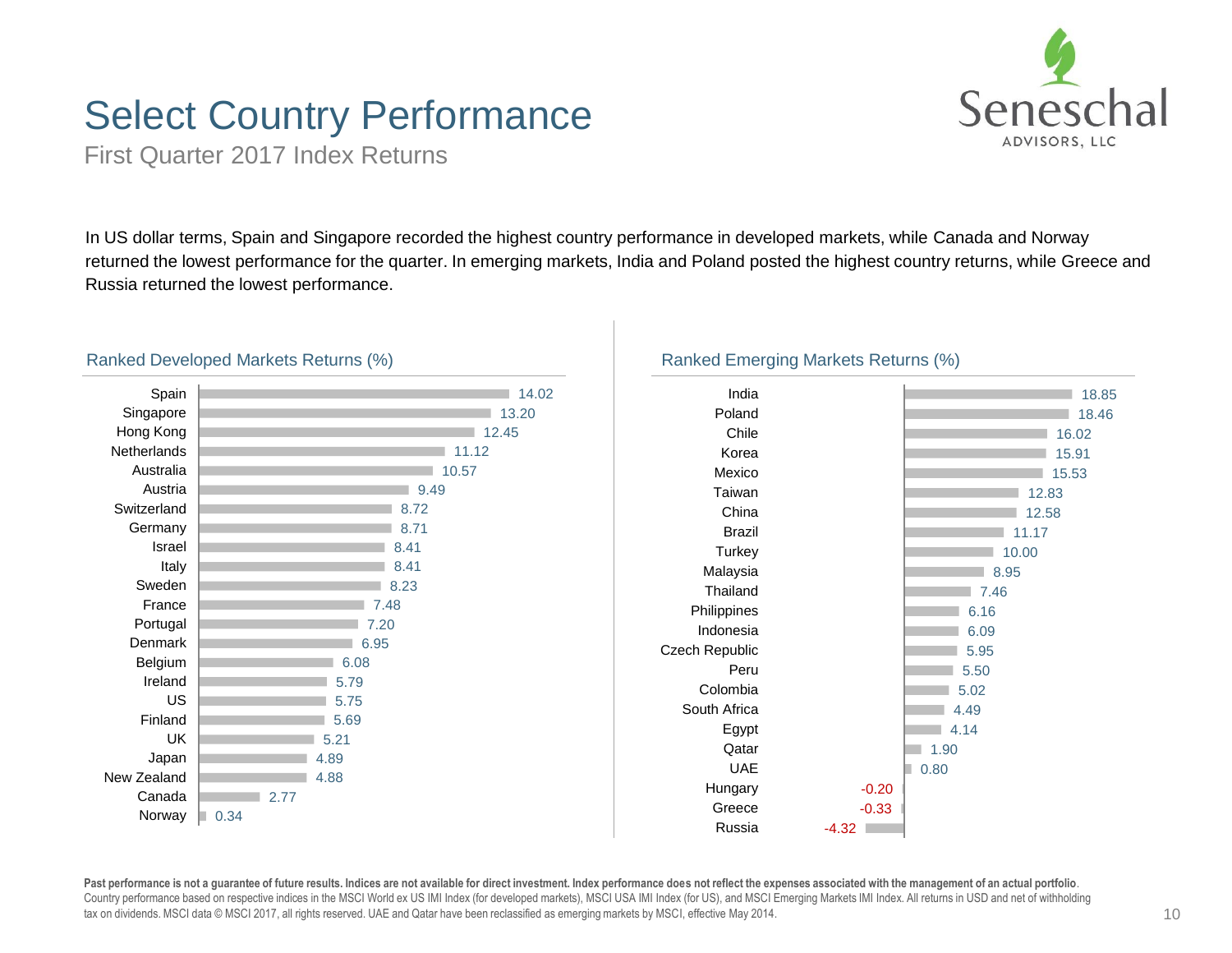

### Select Currency Performance vs. US Dollar

First Quarter 2017

Most non-US developed markets currencies appreciated against the US dollar during the quarter, with the Israeli shekel and the Australian dollar experiencing the greatest appreciation. In emerging markets, the Mexican peso appreciated nearly 10%, while the Turkish lira depreciated almost 4%.



#### Ranked Developed Markets (%)

#### Ranked Emerging Markets (%)

| Mexican peso (MXP)        |         | 9.38 |
|---------------------------|---------|------|
| Russian ruble (RUB)       |         | 8.35 |
| South Korean won (KRW)    |         | 8.00 |
| Taiwanese NT dollar (TWD) |         | 6.22 |
| Poland new zloty (PLZ)    |         | 5.36 |
| Indian rupee (INR)        |         | 4.52 |
| Thailand baht (THB)       |         | 4.21 |
| Colombian peso (COP)      |         | 3.74 |
| Peru new sol (PEI)        |         | 3.15 |
| Brazilian real (BRC)      |         | 2.51 |
| South African rand (ZAR)  |         | 1.99 |
| Hungary forint (HUF)      |         | 1.42 |
| Czech koruna (CZK)        |         | 1.39 |
| Malaysian ringgit (MYR)   |         | 1.37 |
| Chilean peso (CLP)        |         | 1.16 |
| Indonesia rupiah (IDR)    |         | 1.10 |
| Chinese yuan (CNY)        |         | 0.84 |
| Egyptian pound (EGP)      |         | 0.44 |
| Philippine peso (PHP)     | $-0.92$ |      |
| Turkish new lira (TRY)    | $-3.41$ |      |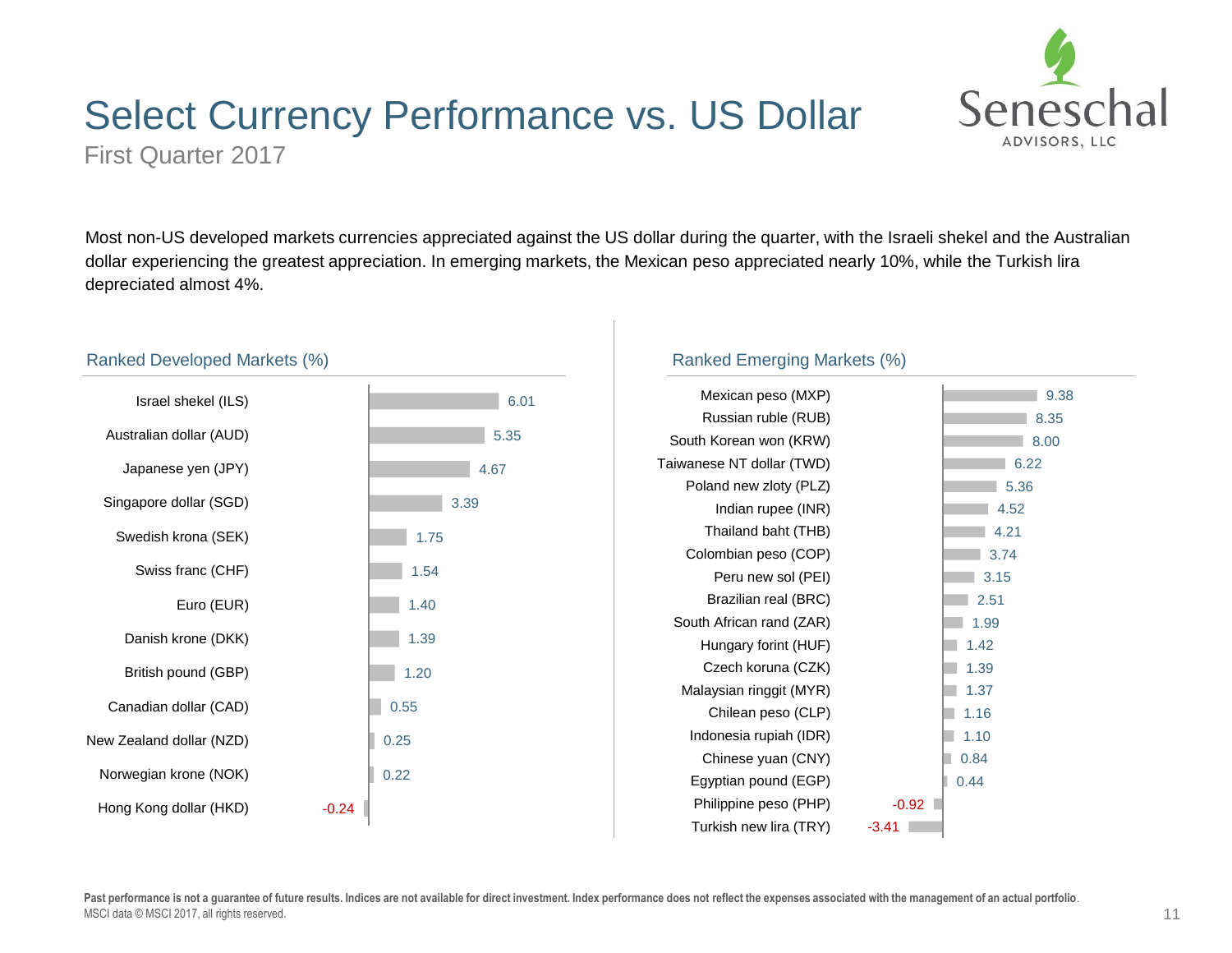

## Real Estate Investment Trusts (REITs)

First Quarter 2017 Index Returns

Real estate investment trusts (REITs) lagged their equity market counterparts.



#### Total Value of REIT Stocks



| Period Returns (%)<br>* Annualized |         |          |      |                    |  |
|------------------------------------|---------|----------|------|--------------------|--|
| Asset Class                        | 1 Year  | 3 Years* |      | 5 Years* 10 Years* |  |
| US REITS                           | 1 21    | 9.96     | 9.45 | 4.22               |  |
| Global REITs (ex US)               | $-1.61$ | 3.46     | ճ 79 | $-0.39$            |  |

Past performance is not a guarantee of future results. Indices are not available for direct investment. Index performance does not reflect the expenses associated with the management of an actual portfolio. Number of REIT stocks and total value based on the two indices. All index returns are net of withholding tax on dividends. Total value of REIT stocks represented by Dow Jones US Select REIT Index and the S&P Global ex US REIT Index. Dow Jones US Select REIT Index used as proxy for the US market, and S&P Global ex US REIT Index used as proxy for the World ex US market. Dow Jones US Select REIT Index data provided by Dow Jones ©. S&P Global ex US REIT Index data provided by Standard and Poor's Index Services Group © 2017.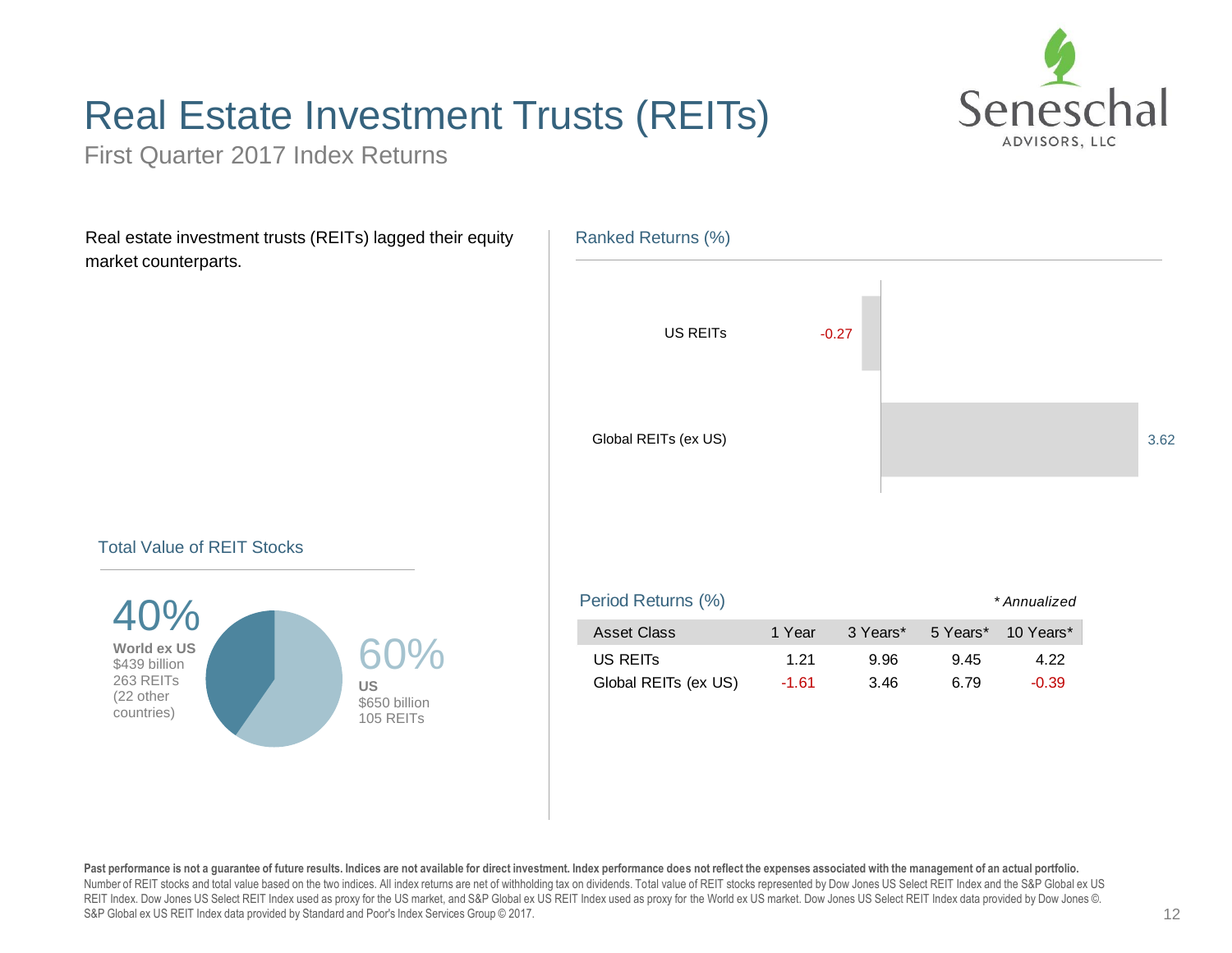

### **Commodities** First Quarter 2017 Index Returns

The Bloomberg Commodity Index Total Return declined 2.33% during the first quarter of 2017.

The industrial and precious metals complexes were the top performers. Aluminum gained 15.21%, silver rose 13.75%, and gold climbed 8.06%.

Energy was the worst-performing complex. Natural gas declined 17.15%, while unleaded gas fell 12.31%. Heating oil declined 10.39%, and WTI crude oil fell 9.11%.

| Period Returns (%)<br>* Annualized |      |                 |         |                    |
|------------------------------------|------|-----------------|---------|--------------------|
| Asset Class                        |      | 1 Year 3 Years* |         | 5 Years* 10 Years* |
| Commodities                        | 8.71 | $-13.91$        | $-9.54$ | $-6.22$            |

#### Ranked Returns for Individual Commodities (%)

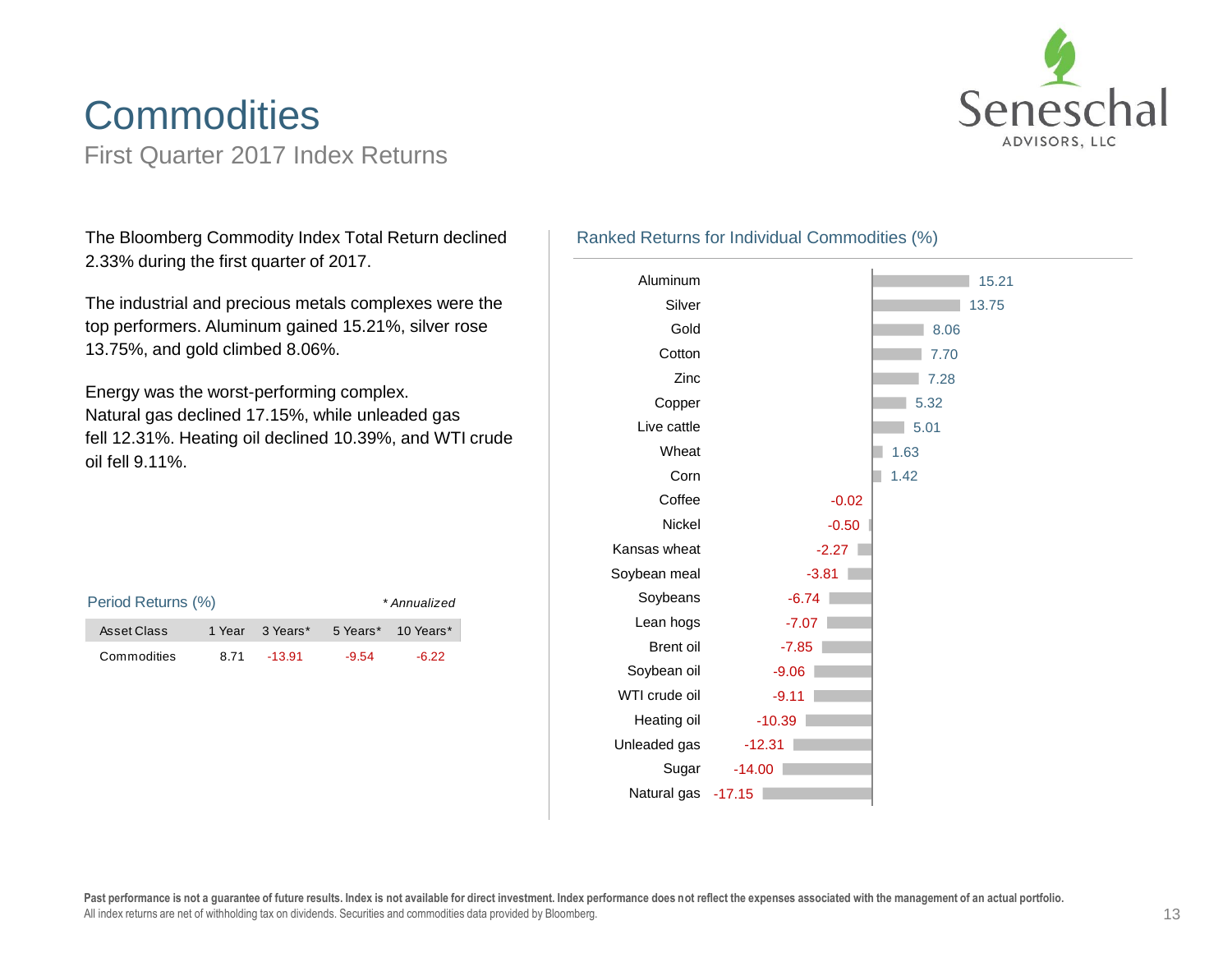

*\* Annualized*

### Fixed Income First Quarter 2017 Index Returns

Interest rates were mixed across the US fixed income market during the first quarter of 2017. The yield on the 5-year Treasury note was unchanged, ending at 1.93%. The yield on the 10-year Treasury note decreased 5 basis points (bps) to 2.40%. The 30-year Treasury bond yield decreased 4 bps to 3.02%.

The yield on the 1-year Treasury bill rose 18 bps to 1.03%, and the 2-year T-note yield increased 7 bps to 1.27%. The yield on the 3-month T-bill increased 25 bps to 0.76%, while the 6-month T-bill yield rose 29 bps to 0.91%.

Looking at total returns, short-term corporate bonds gained 0.69% and intermediate-term corporate bonds gained 1.16%.

Short-term municipal bonds generated a total return of 1.20%, while intermediateterm municipal bonds returned 1.91%. Revenue bonds performed in line with general obligation bonds.



#### Bond Yields across Issuers (%)



#### Period Returns (%)

#### Asset Class 1 Year 3 Years\* 5 Years\* 10 Years\* 10 Years\* Bloomberg Barclays Long US Govt. Bond Index  $-4.78$  5.81  $4.05$  6.65 Bloomberg Barclays Municipal Bond Index 0.15 3.55 3.24 4.33 Bloomberg Barclays US Aggregate Bond Index 0.44 2.68 2.34 4.27 Bloomberg Barclays US Corporate High Yield Index 16.39 4.56 6.82 7.46 Bloomberg Barclays US TIPS Index 1.48 2.03 0.97 4.24 BofA Merrill Lynch 1-Year US Treasury Note Index  $0.56$   $0.39$   $0.35$  1.31 BofA Merrill Lynch Three-Month US Treasury Bill Index 0.36 0.17 0.14 0.68 Citi World Govt. Bond Index 1–5 Years (hedged to USD) 0.64 1.38 1.38 2.54

One basis point equals 0.01%. Past performance is not a guarantee of future results. Indices are not available for direct investment. Index performance does not reflect the expenses associated with the **management of an actual portfolio.** Yield curve data from Federal Reserve. State and local bonds are from the S&P National AMT-Free Municipal Bond Index. AAA-AA Corporates represent the Bank of America Merrill Lynch US Corporates, AA-AAA rated. A-BBB Corporates represent the Bank of America Merrill Lynch US Corporates, BBB-A rated. Bloomberg Barclays data provided by Bloomberg. US long-term bonds, bills, inflation, and fixed income factor data © Stocks, Bonds, Bills, and Inflation (SBBI) Yearbook™, Ibbotson Associates, Chicago (annually updated work by Roger G. Ibbotson and Rex A. Sinquefield). Citi fixed income indices copyright 2017 by Citigroup. The BofA Merrill Lynch Indices are used with permission; © 2017 Merrill Lynch, Pierce, Fenner & Smith Incorporated; all rights reserved. Merrill Lynch, Pierce, Fenner & Smith Incorporated is a wholly owned subsidiary of Bank of America Corporation. The S&P data are provided by Standard & Poor's Index Services Group.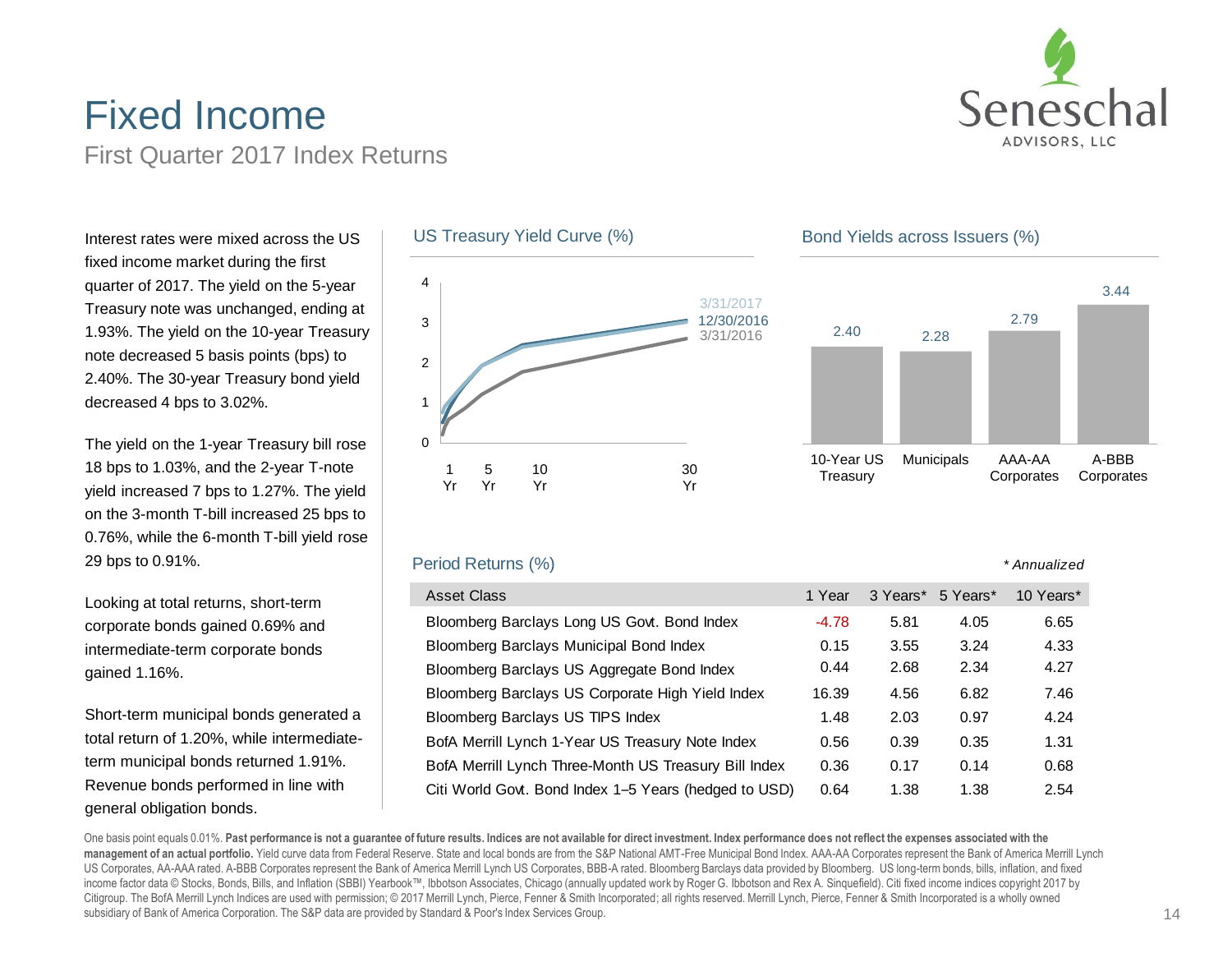

## Impact of Diversification

First Quarter 2017 Index Returns

These portfolios illustrate the performance of different global stock/bond mixes. Mixes with larger allocations to stocks are considered riskier but have higher expected returns over time.



| Period Returns (%)<br>* Annualized |       |                 |      |                    |                               |
|------------------------------------|-------|-----------------|------|--------------------|-------------------------------|
| Asset Class                        |       | 1 Year 3 Years* |      | 5 Years* 10 Years* | 10-Year<br>STDEV <sup>1</sup> |
| 100% Stocks                        | 15.69 | 5.65            | 8.97 | 4.56               | 17.01                         |
| 75/25                              | 11.67 | 4.35            | 6.80 | 3.84               | 12.75                         |
| 50/50                              | 7.76  | 2.99            | 4.60 | 2.93               | 8.50                          |
| 25/75                              | 3.96  | 1.58            | 2.36 | 1.83               | 4.24                          |
| 100% Treasury Bills                | 0.26  | 0.11            | 0.08 | 0.56               | 0.36                          |

1. STDEV (standard deviation) is a measure of the variation or dispersion of a set of data points. Standard deviations are often used to quantify the historical return volatility of a security or portfolio. Diversification does not eliminate the risk of market loss. Past performance is not a quarantee of future results. Indices are not available for direct investment. Index performance does not reflect expenses associated with the management of an actual portfolio. Asset allocations and the hypothetical index portfolio returns are for illustrative purposes only and do not represent actual performance. Global Stocks represented by MSCI All Country World Index (gross div.) and Treasury Bills represented by US One-Month Treasury Bills. Globally diversified allocations rebalanced monthly, no withdrawals. Data © MSCI 2017, all rights reserved. Treasury bills © Stocks, Bonds, Bills, and Inflation Yearbook™, Ibbotson Associates, Chicago (annually updated work by Roger G. Ibbotson and Rex A. Sinquefield).